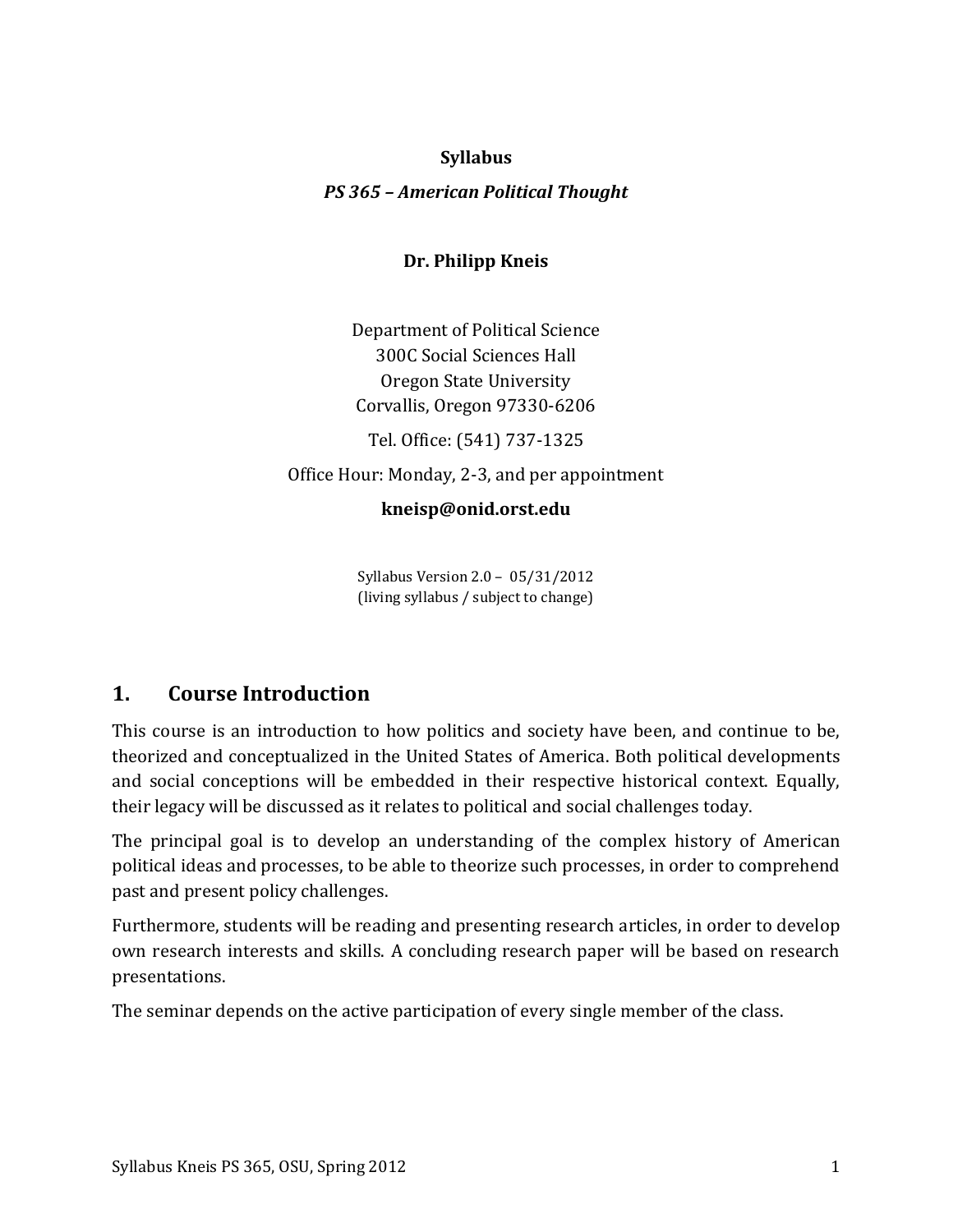# **2. Student Learning Outcomes**

The course seeks to develop in students…

- an understanding for central ideas and theories of American politics in their historical context
- the ability to apply this understanding to recent developments in the U.S. and the world
- an understanding of the necessity to theorize history and politics, and to apply different theoretical models to different circumstances
- the ability to present the basic argument of a scholarly text
- the ability to work collaboratively on a presentation
- the ability to conduct own research and write a research paper based upon what was discussed in class, and the student's own research interest

# **3. Course Policy**

- Attendance is mandatory.
- A seminar thrives on the regular participation of every single member of the group. You are expected to participate actively in the discussions, and you should feel free to do so. This is a place to learn, not a place to be perfect. You do not need to be intimidated. Everyone is in the same boat.
- Respect your fellow students.
- If somebody makes a mistake, be patient and understanding. Make any criticism about the argument and the issue, not about the person.
- People are indeed able to see things differently, even though they have the same facts.
- During the course there may be some unforeseen circumstances which arise that alter the schedule below. In this case it will be YOUR responsibility to be in class to find out what those adjustments might be.
- This is a living syllabus, it may be subject to change.
- If you are experiencing problems with this course, its content, the readings, my teaching style, I strongly encourage you to raise your concerns at the earliest possible moment. You can do so by visiting me during my office hours.
- Student Conduct: To fully understand student conduct expectations (definitions and consequences of plagiarism, cheating, etc.), see
	- <http://oregonstate.edu/studentconduct/regulations/index.php#acdis>.
- The Writing Center provides students with a free consulting service for their writing assignments, see [http://cwl.oregonstate.edu/owl.php.](http://cwl.oregonstate.edu/owl.php)
- In the case that I feel attendance and reading progress are below reasonable expectations, I reserve the right to do an unannounced quiz at the beginning of a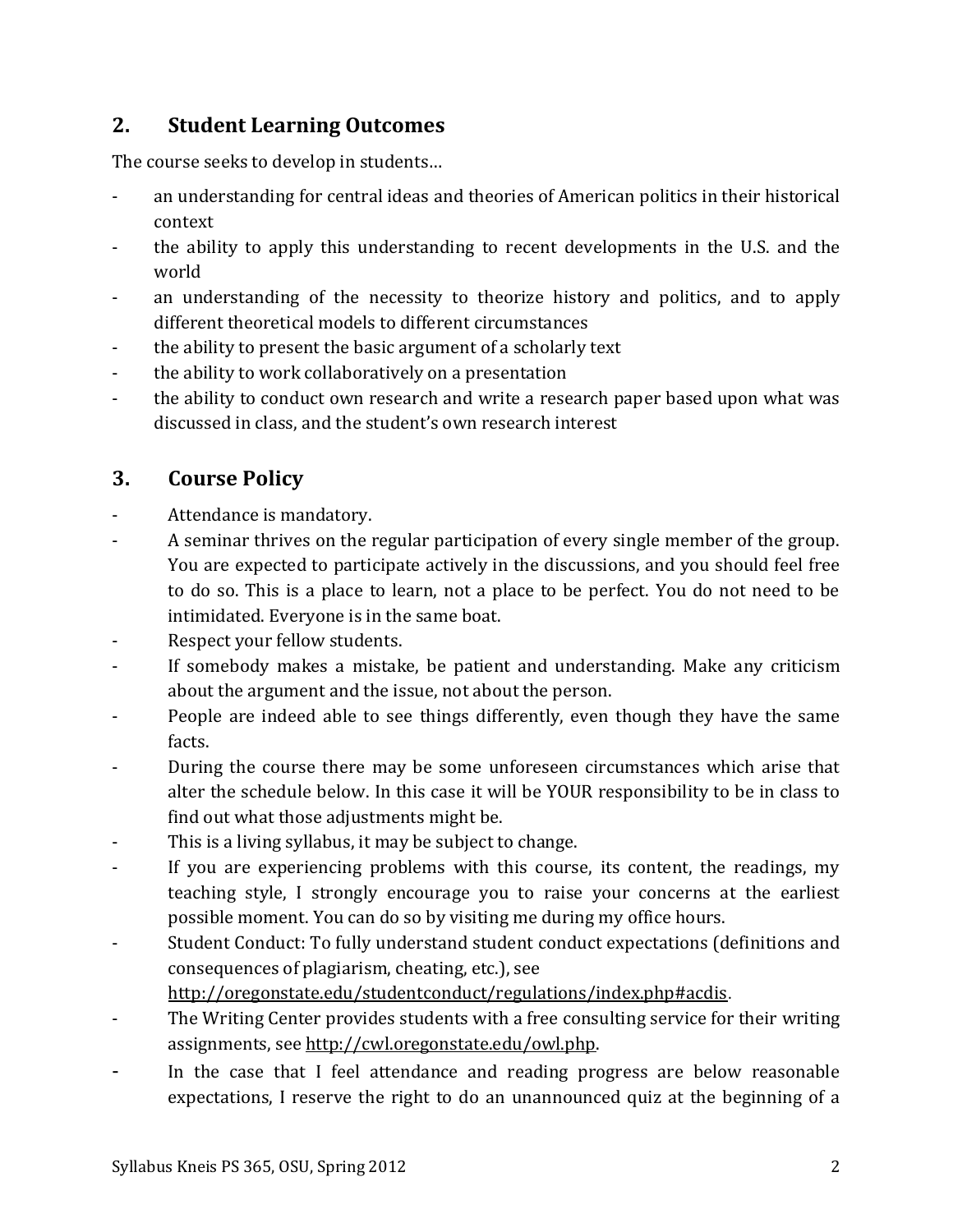session in order to check on reading progress. These would have 2 questions. If every question is answered correctly, your total point balance will be unaffected. Any question answered wrongly (or not at all) will downgrade your total points by - 0.25 points. You can avoid such tests if everybody attends regularly, participates actively, and does their reading.

# **4. Bibliography**

See Blackboard for further reading assignments.

# **4.1. Original Sources**

Adams, John. "Preamble." In: *A Defence of the Constitutions of the United States, Vol. I. London: 1787.* 

Articles of Confederation

Declaration of Independence

Declaration of the Immediate Causes Which Induce and Justify the Secession of South Carolina From the Federal Union, December 24, 1860

U.S. Constitution

Danforth, Samuel. "A Brief Recognition of New England's Errand into the Wilderness" (1670).

Edwards, Jonathan. "Sinners in the Hands of an Angry God" (1711)

English Bill of Rights

Hamilton, Alexander, James Madison, John Jay. *The Federalist Papers.* NY: Bantam, 1982/2003. Excerpts[. http://avalon.law.yale.edu/subject\\_menus/fed.asp](http://avalon.law.yale.edu/subject_menus/fed.asp)

Jackson, Andrew. First Inaugural Address (1829)

Jackson, Frederick. "The Meaning of July 4th to the Negro"

Lincoln, Abraham. Inaugural Addresses

Magna Carta

Malcolm X, "The Ballott or the Bullett"

Martin Luther King jr., "I Have a Dream"

Mather, Cotton. "Theopolis Americana" (1710)

Mayflower Compact

Monroe Doctrine

Paine, Thomas. "Common Sense". Lisa Baym et al. (Ed.). *The Norton Anthology of American Literature. Shorter Fourth Edition*. NY : W.W. Norton, 41995. 325-332.

W.E.B. Du Bois, *The Souls of Black Folk*, exc.; "This Double-Consciousness"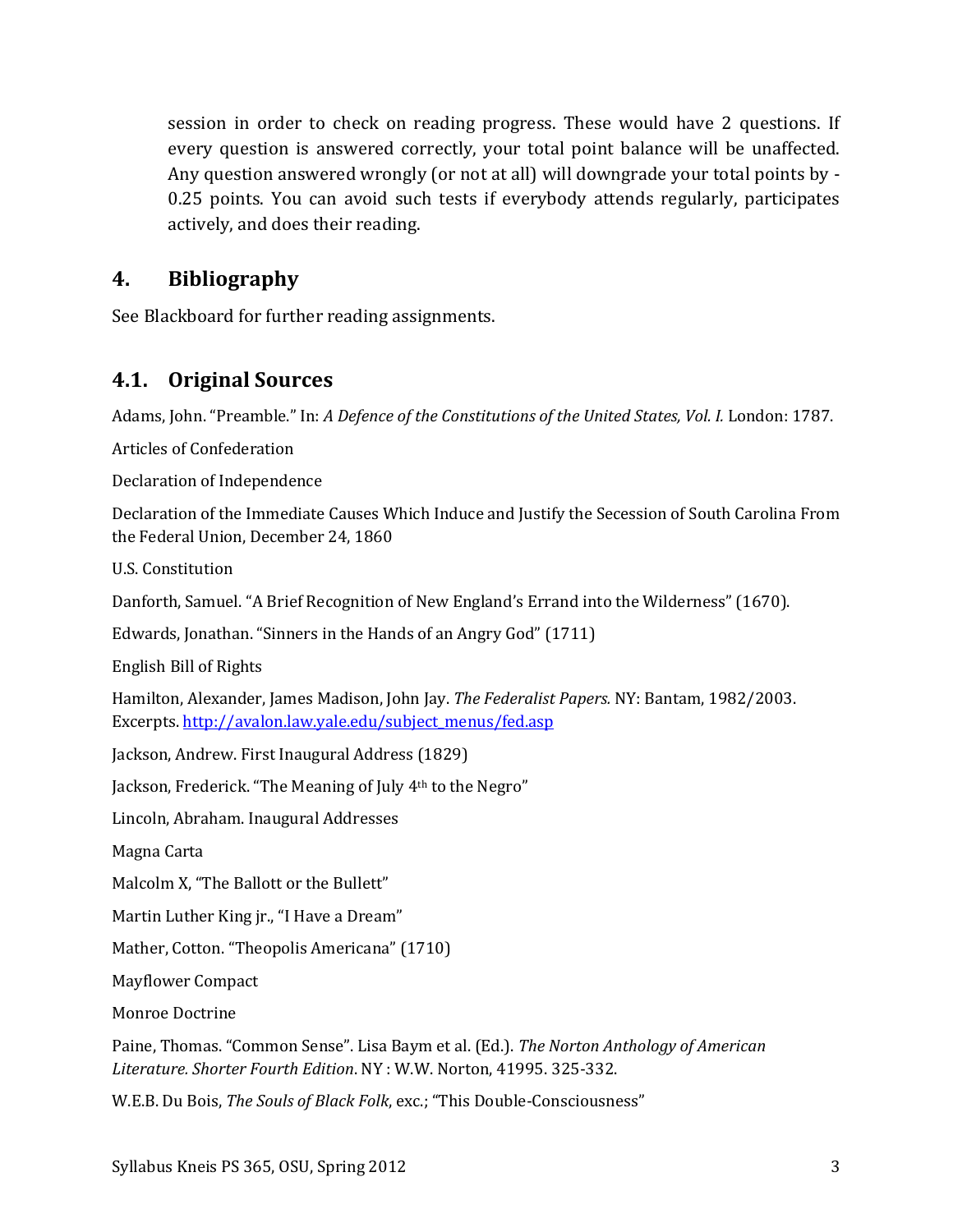# **4.2. Literary Texts**

Emerson, Ralph Waldo. "The American Scholar" Fuller, Margaret, "The Great Lawsuit" (1843) Lazarus, Emma, "The New Colossus" (1883) Thoreau, Henry David. "Resistance to Civil Government." Whitman, Walt. "Song of Myself"

# **4.3. Scholarly Texts**

Bellah, Robert N. "Civil Religion in America", *Daedalus* 96 (Winter 1967), pp.2-15.

Cole, Thomas R. "The 'Enlightened' View of Aging: Victorian Morality in a New Key." *The Hastings Center Report* 13:3 (Jun. 1983): 34-40.

Cook-Lynn, Elizabeth, *Anti-Indianism in Today's America. A Voice from Tatekeya's Earth.* Urbana and Chicago: U of Illinois P., 2007. 3-32.

Crèvecoeur, J. Hector St. John de. "What is an American?" (Letter III, Excerpt), in: *Letters from an American Farmer* (1782)

Estes, Carol. "The Biomedicalization of Aging: Dangers and Dilemmas." *The Gerontologist* 29 (1989): 587-596.

Grinde, Donald A., Jr., Bruce E. Johansen. *Exemplar of Liberty: Native America and the Evolution of Democracy.* Los Angeles: American Indian Studies Center, 1990. Electronic Edition. [http://www.ratical.org/many\\_worlds/6Nations/EoL.](http://www.ratical.org/many_worlds/6Nations/EoL)

Hartz, Louis. *The Liberal Tradition in America*. Orlando: Harvest Books, 1955. 3-23.

Hartz, Louis. "American Political Thought and the American Revolution." *The American Political Science Review* 46: 2 (Jun. 1952): 321-342.

Hobbes, Thomas. *Leviathan*. Oxford: Oxford UP, 1996. Ch. 17-19

Hofstadter, Richard. *Anti-Intellectualism in American Life.* New York: Vintage, 1962. 3-

Hollinger, David. "National Culture and Communities of Descent." *Reviews in American History* 26:1(Mar. 1998): 312-328.

Hollinger, David. "Postethnic Nationality and the Separatism of the Rich: A Response to Sheldon Hackney." *The Public Historian* 19:1 (Winter 1997): 23-28.

Kloppenberg, James T. "Requiescat in Pacem: The Liberal Tradition of Louis Hartz."In: Hulliung, Mark, Ed. *The American Liberal Tradition Reconsidered: The Contested Legacy of Louis Hartz*. Lawrence: U of Kansas P, 2010. 90-124.

Locke, John. *Two Treatises of Government.* 1683. London: Everyman, 1993. I.1, II.1f, 8, 18-19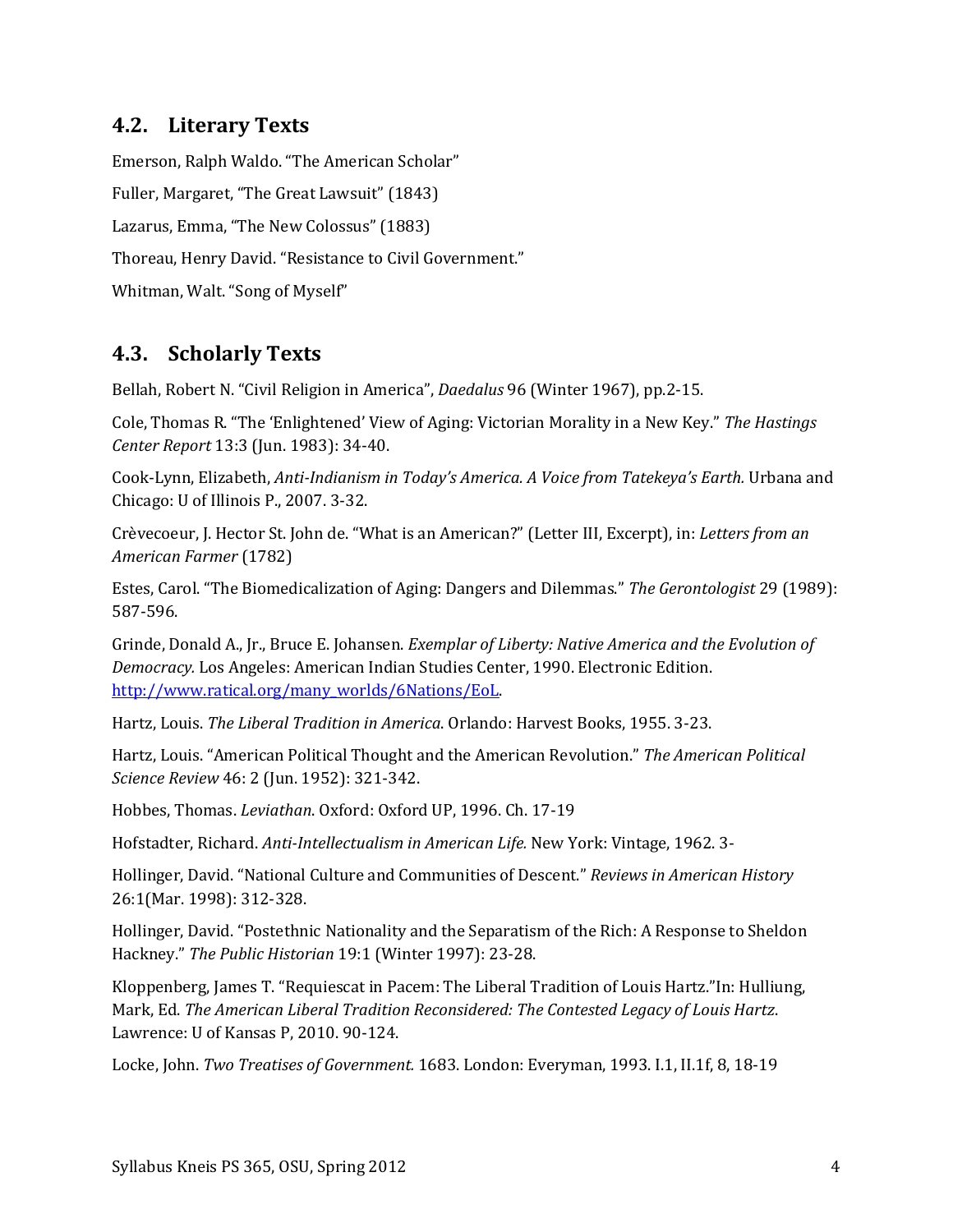McNamara, Robert S. *In Retrospect. The Tragedy and Lessons of Vietnam*. NY: Vintage Books, 1995. 319-346.

Postman, Neil. "The Information Age: A Blessing or a Curse?" *The Harvard International Journal of Press/Politics* 9:2 (2004): 3-10.

Postman, Neil. "Five Things We Need to Know About Technological Change." (1998)

Riesman, David, Todd Gitlin, Nathan Glazer, Reuel Denney. *The Lonely Crowd. A Study of the Changing American Character.* 1950. New Haven & London: Yale Nota Bene, 2001. 3-36.

Rousseau, Jean-Jacques. *The Social Contract*, Book I.

Said, Edward. *Orientalism.* New York: Vintage, 1979. Excerpt.

Said, Edward. "Orientalism Reconsidered." *Race & Class* 27 (1985): 1-15.

Schlesinger, Arthur M. *The Disuniting of America: Reflections on a Multicultural Society.* New York: Norton, 1998. 79-124.

Turner, Frederick Jackson. "The Significance of the Frontier in *American History" (1893),* in: C. Merton Babcock, *The American Frontier. A Social and Literary Record* (N.Y., 1965), pp. 29-42, exc.

Garry Wills. "Introduction". Garry Willis (Ed.). *The Federalist Papers*. NY: Bantam, 1982/2003.

Wood, Gordon S. *The Radicalism of the American Revolution.* New York: Vintage, 1991.

# **5. Course Assignments**

- 1) **Presentation of an assigned text (Weeks 2-7).** In the beginning of the quarter, the texts will be distributed amongst all participants. Texts will be presented by 1 or 2 students (see schedule below). The presentation should introduce the main arguments of the text and briefly explain the historical background. The duration of the presentation should be **approx. 5 minutes**. During the discussion, the presenters will then also be responsible for facilitating the class discourse by being the experts on the text. Whether you are presenting or not, **everybody is required to read all the texts**, unless they are marked as additional. If you share a presentation with another student, both of you must speak for an equal portion of the time. A summary of the presentation is to be posted on blackboard after the session.
- 2) **Response Paper.** This is an opinion piece which is based upon the seminar readings and discussions. You are supposed to develop a thesis in the beginning, and then develop arguments in support of the thesis, but also hint at possible counterarguments. You do not need to find additional research articles or books. Standard citation methods apply. The paper should be **approx. 2 pages** of text (12 point Times, 1.5-spaced, 1 in. margins) plus bibliography. **Due Date: Monday,**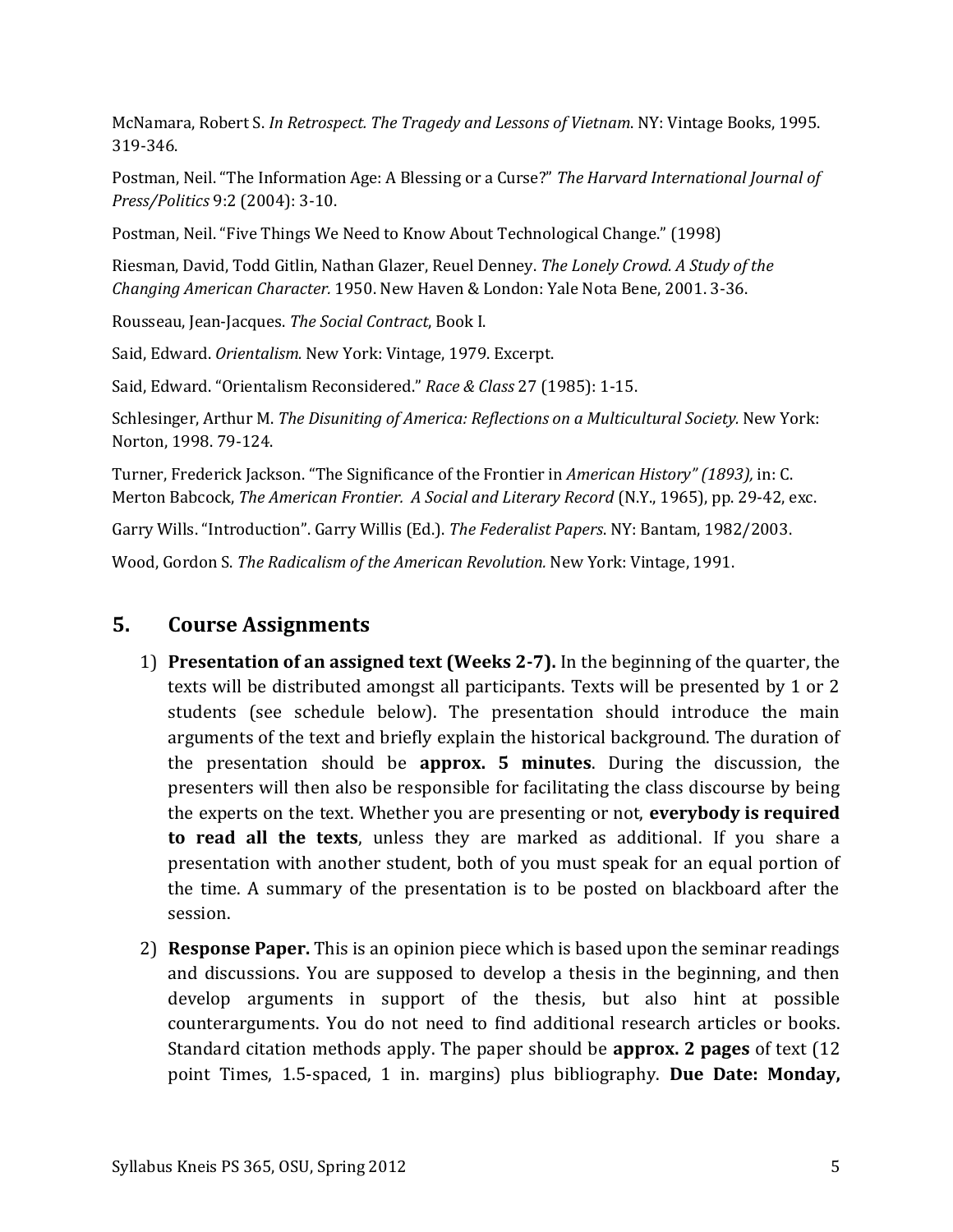**05/14, by 4:00 PM, PRINTED OUT HARDCOPY ONLY (before the seminar session).**

- 3) **Research Presentation.** Students will work alone or in groups and present a topic of their own choice. The presentation must not be longer than **15 minutes if it is a group presentation, and have a duration of 5-10 minutes if done by a single student**. All three students sharing a presentation must speak for an equal portion of the time. The presentations should ideally be a preparation for the final research paper. A summary of the presentation is to be posted on blackboard after the session.
- 4) **Research Paper on a topic of your own choice.** This research paper can be based on the preceding research presentation. Unlike the response paper, your focus has to be on analysis rather than on opinion. You are supposed to develop a thesis in the beginning, and then develop arguments in support of the thesis, but also hint at possible counterarguments. You need to use at least 2 of the texts discussed throughout the seminar, and to find at least 3 additional scholarly research articles or books. Standard citation methods apply. The paper should be a minimum of **5 pages of text**, no more than 6 (12 point Times, 1.5-spaced, 1 in. margins) plus bibliography in addition to the allotted pages. **Due Date: June 12, 2012, 4 PM, PRINTED OUT HARDCOPY ONLY** (either personally in my office, or at the main office, 307 Gilkey Hall)**.**
- 5) **Blackboard.** Students will have to participate in Blackboard.

# **6. General Argumentation Rules (for Presentations and Papers)**

- If you refer to somebody or a text, always provide a detailed source. Never say "As Aristotle has said, …" but provide a concrete source. You will find that many quotes are continually misattributed. Do the research.
- Be respectful of others' opinions and arguments, no matter how harshly you may disagree. Any criticism must be aimed at the argument or subject matter ("*argumentum ad rem*"), not at the person ("*argumentum ad hominem*").
- If you disagree with a certain position, make sure you represent it accurately in all its scope, and not as a distorted caricature ("straw man argument").
- Base your argument on a solid database, not just on your own experiences or things you have heard ("anecdotal evidence").
- Just because a famous or influential person made a certain argument, does not automatically provide it with legitimacy ("argument from authority").
- Just because something occurs in nature, does not make it good ("naturalistic fallacy").
- See also: www.fallacyfiles.org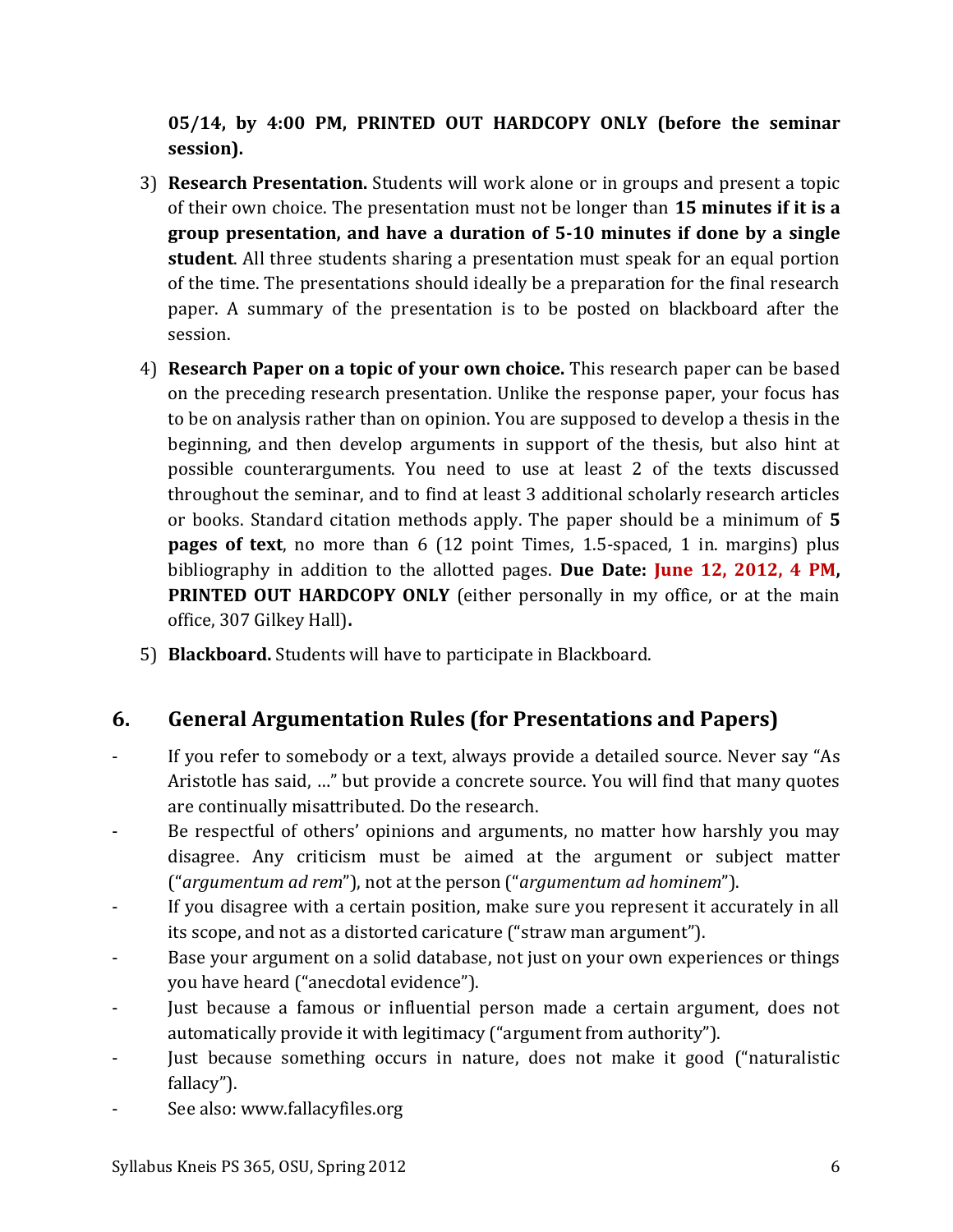# **7. Presentation Guidelines and Grading**

For general remarks, see the presentation guidelines in Appendix I, page [15.](#page-14-0)

# *Grading: 10 points total*

- complexity of the argument (up to 5 points)
- correct rendition of the argument (1 point)
- clarity of the argument (1 point)
- adequate use or non-use of technology and/or visual aids and/or handout (1 point)
- handling your responses to questions (1 point)
- pose and clarity of speaking (1 point)

# **7.1. Specific Guidelines for the Presentation of an Assigned Text (Weeks 2-7)**

- You are the expert on the text. You can assume everyone else has read the text as well (they should). Nevertheless, recap the major arguments of the text.
- None of the texts holds absolute truth. All of them are written from a specific point of view, with which you may agree or disagree. If you voice any such judgment, you need to provide reasons.
- If you have a presentation partner, work with them. Make sure you divide up the work equally, and that both of you present your parts of the presentation.
- Time yourself, you only have 5 minutes.
- Prepare up to 2 questions for class discussion.
- Prepare to be interrupted if your time is up.

# **7.2. Specific Guidelines for the Research Presentation (Weeks 7-9)**

- Find your own topic, and discuss it with the instructor in beforehand.
- Find scholarly articles for your research.
- Justify why you think your topic is of relevance.
- Put your own topic into its proper historical and/or political context.
- Structure your argument clearly.
- Work with your presentation partner. Make sure you divide up the work equally, and that all of you present your parts of the presentation.
- Time yourself, you only have 15 minutes if in a group of max. 3, and 5-10 minutes if on your own.
- Prepare up to 3 questions for class discussion.
- Prepare to be interrupted if your time is up.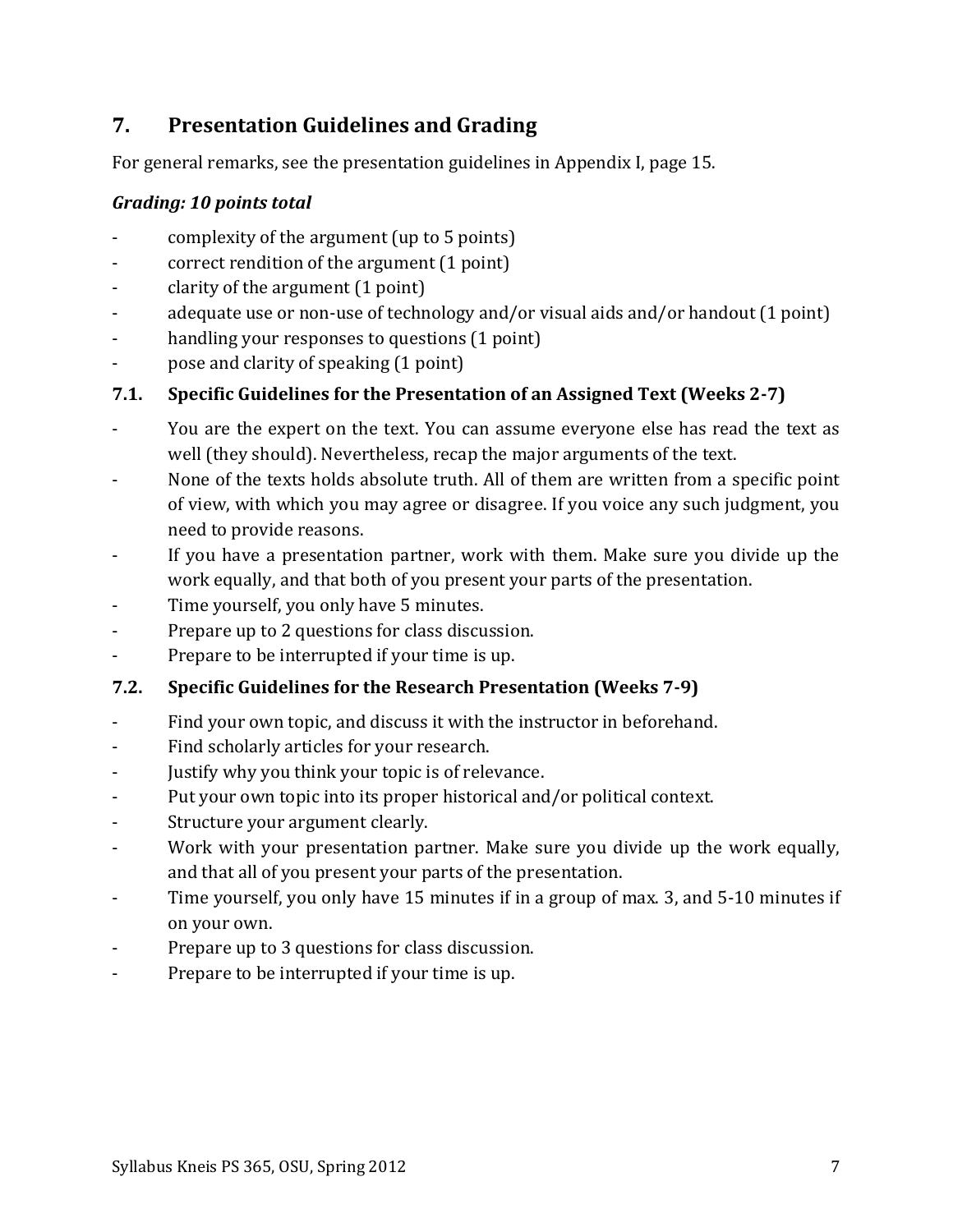# **8. Response Paper Grading**

# - **10 points total**

- 5 points for complexity of the argument
- 2 points for correct bibliography and correct citation (choose either MLA or APA, see Appendices II and III, page [17,](#page-16-0) and stick to one method throughout your paper).
- 1 point for spelling and language
- 1 point for structure
- 1 point for fulfilling formal criteria (formatting, length, etc.)

# **Penalties for turning it in later:**

- Turning in the assignment late: -1 point per day
- $\frac{1}{2}$  if you turn it in on the same day but later,  $-\frac{1}{2}$  a point

# **9. Research Paper Grading**

# - **15 points total**

- 5 points for complexity of the argument
- 2 points for correct bibliography and correct citation (choose either MLA or APA, see Appendices II and III, page [17,](#page-16-0) and stick to one method throughout your paper).
- 1 point for spelling and language
- 1 point for structure
- 1 point for fulfilling formal criteria (formatting, length, etc.)
- 1 point per cited article or book that was assigned for class (min. 2 articles or books, max. 2 points)
- 1 point per cited article or book that you individually researched (min. 3 articles or books, max. 3 points)

# **Penalties for turning it in later:**

- Turning in the assignment late: -1 point per day
- if you turn it in on the same day but later,  $-1/2$  a point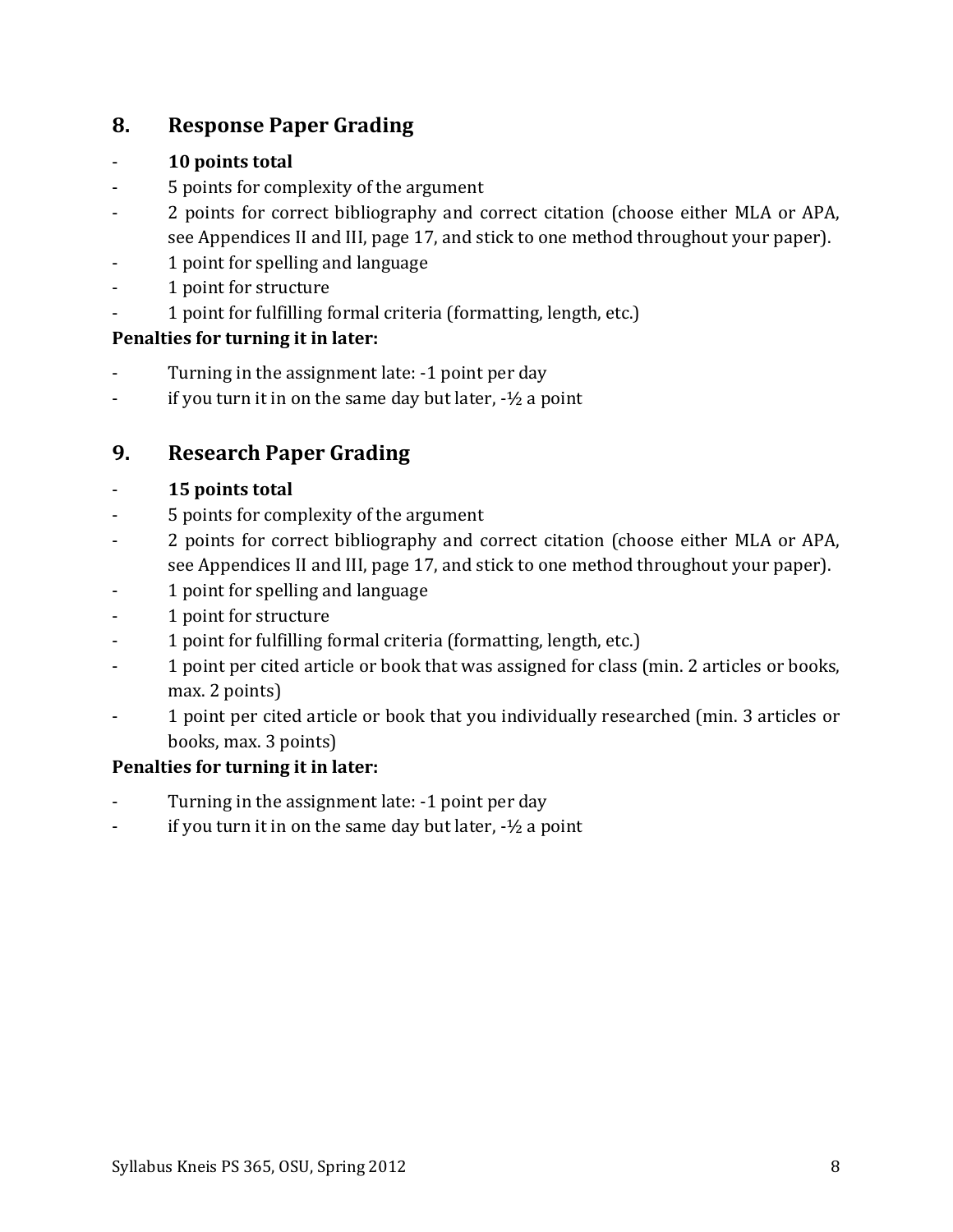# **10. Blackboard Guidelines and Grading**

- Introduce yourself initially to Blackboard by saying who you are, what your study interests are, and whatever else you would like people to know about yourself.
- You then need to write at least 5 posts for blackboard of substantial length and quality. This cannot just be a brief response of twitter length, or a link, but has to be a contribution for discussion of at least 2 paragraphs of length which opens up a possible discussion topic and/or discusses or introduces a topic and/or provides a thoughtful response to a post opened by someone else earlier.
- Blackboard min. 5 posts, total

# *Grading: 5 points total*

- 1 point per post, but only a maximum of 5 points

# **11. Final Grade Distribution**

| Maximum possible points: | 50 points |
|--------------------------|-----------|
|--------------------------|-----------|

| Text Presentation:            | 10 points |
|-------------------------------|-----------|
| <b>Research Presentation:</b> | 10 points |
| <b>Response Paper:</b>        | 10 points |
| Research Paper:               | 15 points |
| Blackboard:                   | 5 points  |
|                               |           |

Grading:

| A           | 95%   | to under or equal | 100% | 47.5     | to under or equal | 50   | points |
|-------------|-------|-------------------|------|----------|-------------------|------|--------|
| $A -$       | 90%   | to under          | 95%  | 45       | to under          | 47.5 | points |
| $B+$        | 87%   | to under          | 90%  | 43.5     | to under          | 45   | points |
| B           | 83%   | to under          | 87%  | 41.5     | to under          | 43.5 | points |
| $B -$       | 80%   | to under          | 83%  | 40       | to under          | 41.5 | points |
| $C+$        | 77%   | to under          | 80%  | 38.5     | to under          | 40   | points |
| $\mathbf C$ | 73%   | to under          | 77%  | 36.5     | to under          | 38.5 | points |
| $C -$       | 70%   | to under          | 73%  | 35       | to under          | 36.5 | points |
| $D+$        | 67%   | to under          | 70%  | 33.5     | to under          | 35   | points |
| D           | 63%   | to under          | 67%  | 31.5     | to under          | 33.5 | points |
| D-          | 60%   | to under          | 63%  | 30       | to under          | 31.5 | points |
| F           | $0\%$ | to under          | 60%  | $\theta$ | to under          | 30   | points |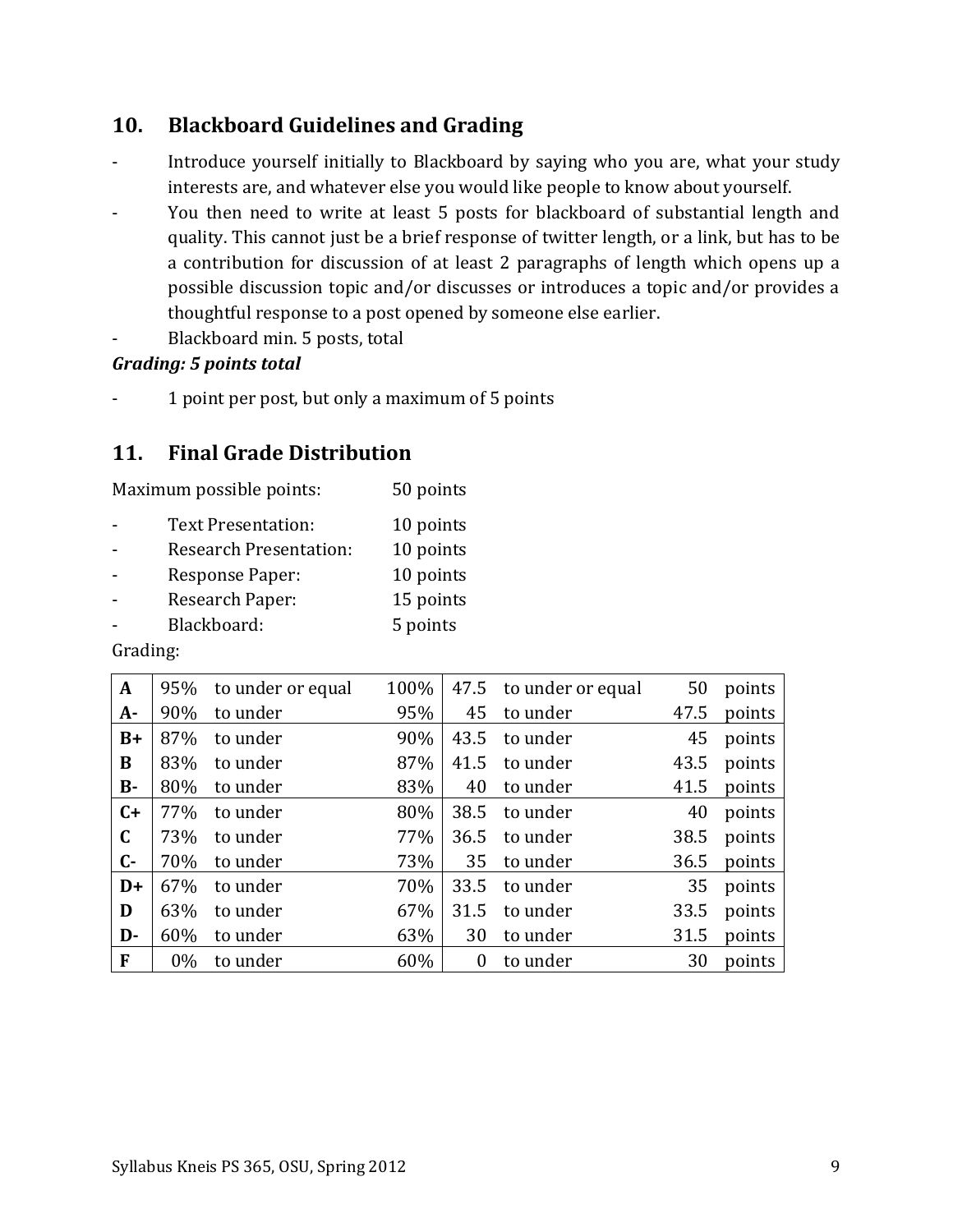# **12. Schedule**

## **Week 1**

# **Session 1 4/2/2012 Introduction**

Introduction, Requirements, Overview, Format: **Then & Now**

## **Session 2 4/4/2012 Social Contract**

Magna Carta

English Bill of Rights

Hobbes, Thomas. *Leviathan*. Oxford: Oxford UP, 1996. Ch. 17-19

Rousseau, Jean-Jacques. *The Social Contract*, Book I.

## **Week 2**

## **Session 3 4/9/2012 Land and Government**

Locke, John. *Two Treatises of Government.* 1683. London: Everyman, 1993. I.1, II.1f, 8, 18-19

Crèvecoeur, J. Hector St. John de. "What is an American?" (Letter III, Excerpt), in: *Letters from an American Farmer* (1782)

## **Session 4 4/11/2012 Religion**

Mather, Cotton. "Theopolis Americana" (1710)

Edwards, Jonathan. "Sinners in the Hands of an Angry God" (1711)

Mayflower Compact

Danforth, Samuel. "A Brief Recognition of New England's Errand into the Wilderness" (1670).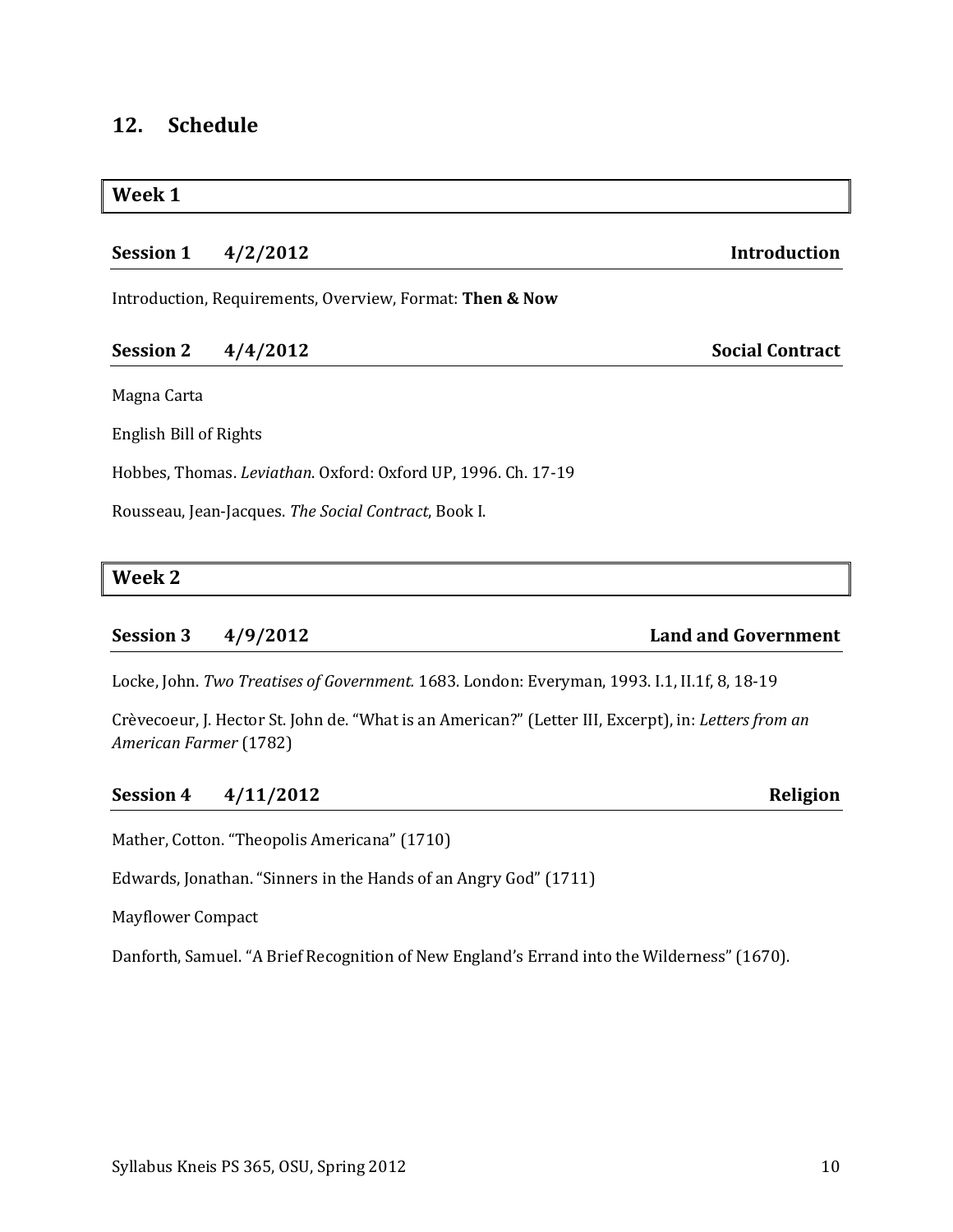### **Session 5 4/16/2012 Democracy**

Grinde, Donald A., Jr., Bruce E. Johansen. *Exemplar of Liberty: Native America and the Evolution of Democracy.* Los Angeles: American Indian Studies Center, 1990. Electronic Edition. Introduction: [http://www.ratical.org/many\\_worlds/6Nations/EoL/intro.html](http://www.ratical.org/many_worlds/6Nations/EoL/intro.html) Chapter 12[: http://www.ratical.org/many\\_worlds/6Nations/EoL/chp10.html](http://www.ratical.org/many_worlds/6Nations/EoL/chp10.html) Conclusion: [http://www.ratical.org/many\\_worlds/6Nations/EoL/chp12.html](http://www.ratical.org/many_worlds/6Nations/EoL/chp12.html)

Adams, John. "Preamble." In: *A Defence of the Constitutions of the United States, Vol. I.* London: 1787. [http://www.constitution.org/jadams/ja1\\_pre.htm](http://www.constitution.org/jadams/ja1_pre.htm)

Articles of Confederation (1781)

Paine, Thomas. "Common Sense". Lisa Baym et al. (Ed.). *The Norton Anthology of American Literature. Shorter Fourth Edition*. NY : W.W. Norton, 41995. 325-332.

## **Session 6 4/18/2012 Founding Documents**

Declaration of Independence

U.S. Constitution

## **Week 4**

## **Session 7 4/23/2012 Federalist Papers**

*The Federalist Papers*, exc. [http://avalon.law.yale.edu/subject\\_menus/fed.asp](http://avalon.law.yale.edu/subject_menus/fed.asp)

Garry Wills. "Introduction". Garry Willis (Ed.). *The Federalist Papers*. NY: Bantam, 1982/2003.

Wood, Gordon S. *The Radicalism of the American Revolution.* New York: Vintage, 1991.

## **Session 8 4/25/2012 Imperial Politics**

Monroe Doctrine

Jackson, Andrew. First Inaugural Address (1829)

Turner, Frederick Jackson. "The Significance of the Frontier in *American History" (1893),* in: C. Merton Babcock, *The American Frontier. A Social and Literary Record* (N.Y., 1965), pp. 29-42, exc.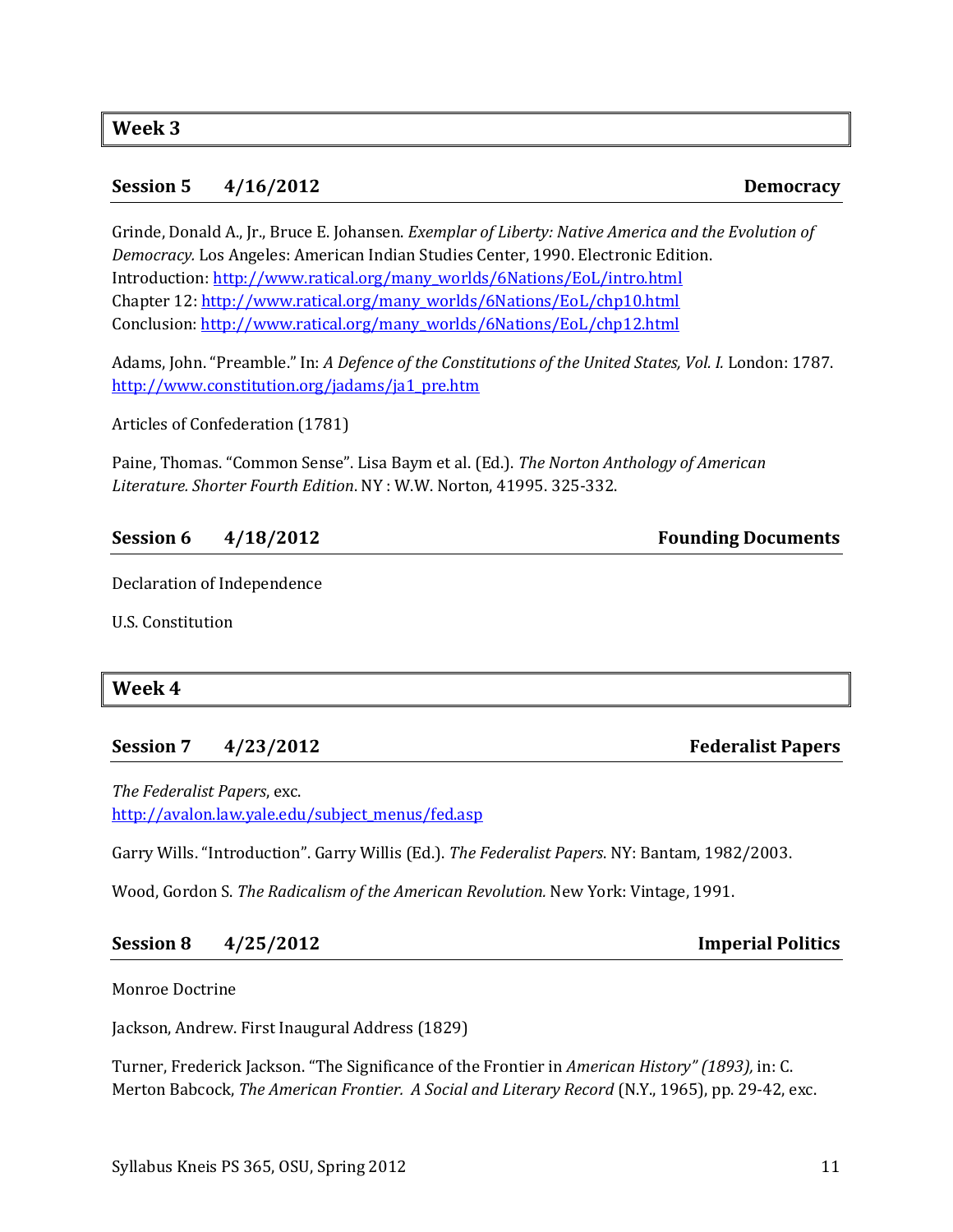# **Week 5**

### **Session 9 4/30/2012 American Renaissance**

Thoreau, Henry David. "Resistance to Civil Government."

Emerson, Ralph Waldo. "The American Scholar"

Whitman, Walt. "Song of Myself"

## **Session 10 5/2/2012 The Colonial Other**

Said, Edward. *Orientalism.* New York: Vintage, 1979. Excerpt.

Said, Edward. "Orientalism Reconsidered." *Race & Class* 27 (1985): 1-15.

Cook-Lynn, Elizabeth, *Anti-Indianism in Today's America. A Voice from Tatekeya's Earth.* Urbana and Chicago: U of Illinois P., 2007. 3-32.

### **Response Paper Due May 14**

### **Week 6**

## **Session 11 5/7/2012**

No Session – Time for Writing and Reading

**Session 12 5/9/2012 Abolitionism and Civil Rights**

Jackson, Frederick. "The Meaning of July 4th to the Negro"

W.E.B. Du Bois, *The Souls of Black Folk*, exc.; "This Double-Consciousness"

Martin Luther King jr., "I Have a Dream"

Malcolm X, "The Ballott or the Bullett"

Lincoln, Abraham. Inaugural Addresses

Declaration of the Immediate Causes Which Induce and Justify the Secession of South Carolina From the Federal Union, December 24, 1860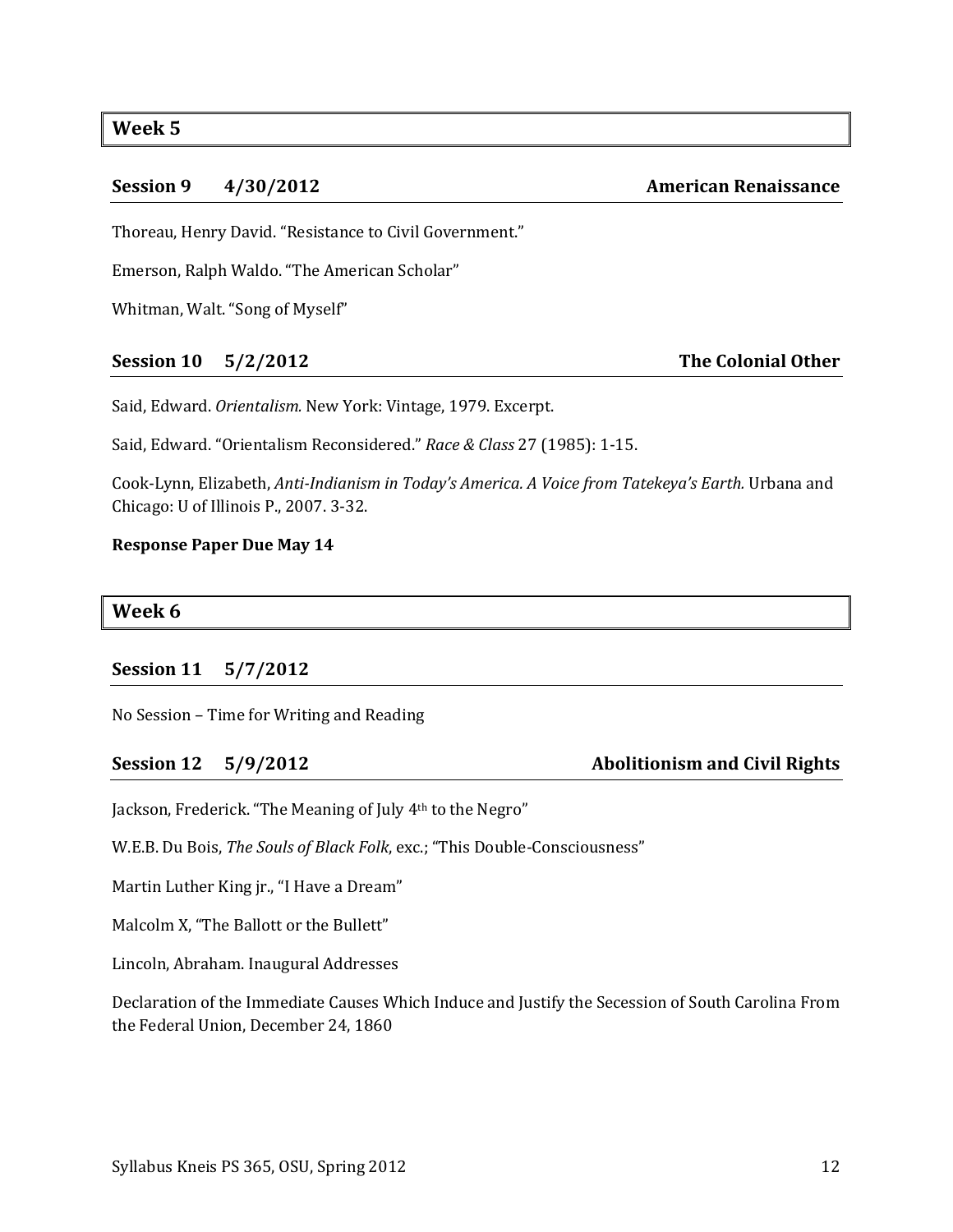**Week 7**

**Session 13 5/14/2012 Transformations of Society**

Fuller, Margaret, "The Great Lawsuit" (1843)

Quotes on Ethnicity, Gender, Age

Lazarus, Emma, "The New Colossus" (1883)

Cole, Thomas R. "The 'Enlightened' View of Aging: Victorian Morality in a New Key." *The Hastings Center Report* 13:3 (Jun. 1983): 34-40.

Estes, Carol. "The Biomedicalization of Aging: Dangers and Dilemmas." *The Gerontologist* 29 (1989): 587-596.

## **Response Paper Due – Hand in at Beginning of Class**

## **Session 14 5/16/2012 Modernization**

Riesman, David, Todd Gitlin, Nathan Glazer, Reuel Denney. *The Lonely Crowd. A Study of the Changing American Character.* 1950. New Haven & London: Yale Nota Bene, 2001. 3-36.

Postman, Neil. "The Information Age: A Blessing or a Curse?" *The Harvard International Journal of Press/Politics* 9:2 (2004): 3-10.

Postman, Neil. "Five Things We Need to Know About Technological Change." (1998)

McNamara, Robert S. *In Retrospect. The Tragedy and Lessons of Vietnam*. NY: Vintage Books, 1995. 319-346.

## **Week 8**

## **Session 15 5/21/2012 Conceptions of American Society**

Hartz, Louis. *The Liberal Tradition in America*. Orlando: Harvest Books, 1955. 3-23.

Hartz, Louis. "American Political Thought and the American Revolution." *The American Political Science Review* 46: 2 (Jun. 1952): 321-342.

Hofstadter, Richard. *Anti-Intellectualism in American Life.* New York: Vintage, 1962. 3-51.

Kloppenberg, James T. "Requiescat in Pacem: The Liberal Tradition of Louis Hartz."In: Hulliung, Mark, Ed. *The American Liberal Tradition Reconsidered: The Contested Legacy of Louis Hartz*. Lawrence: U of Kansas P, 2010. 90-124.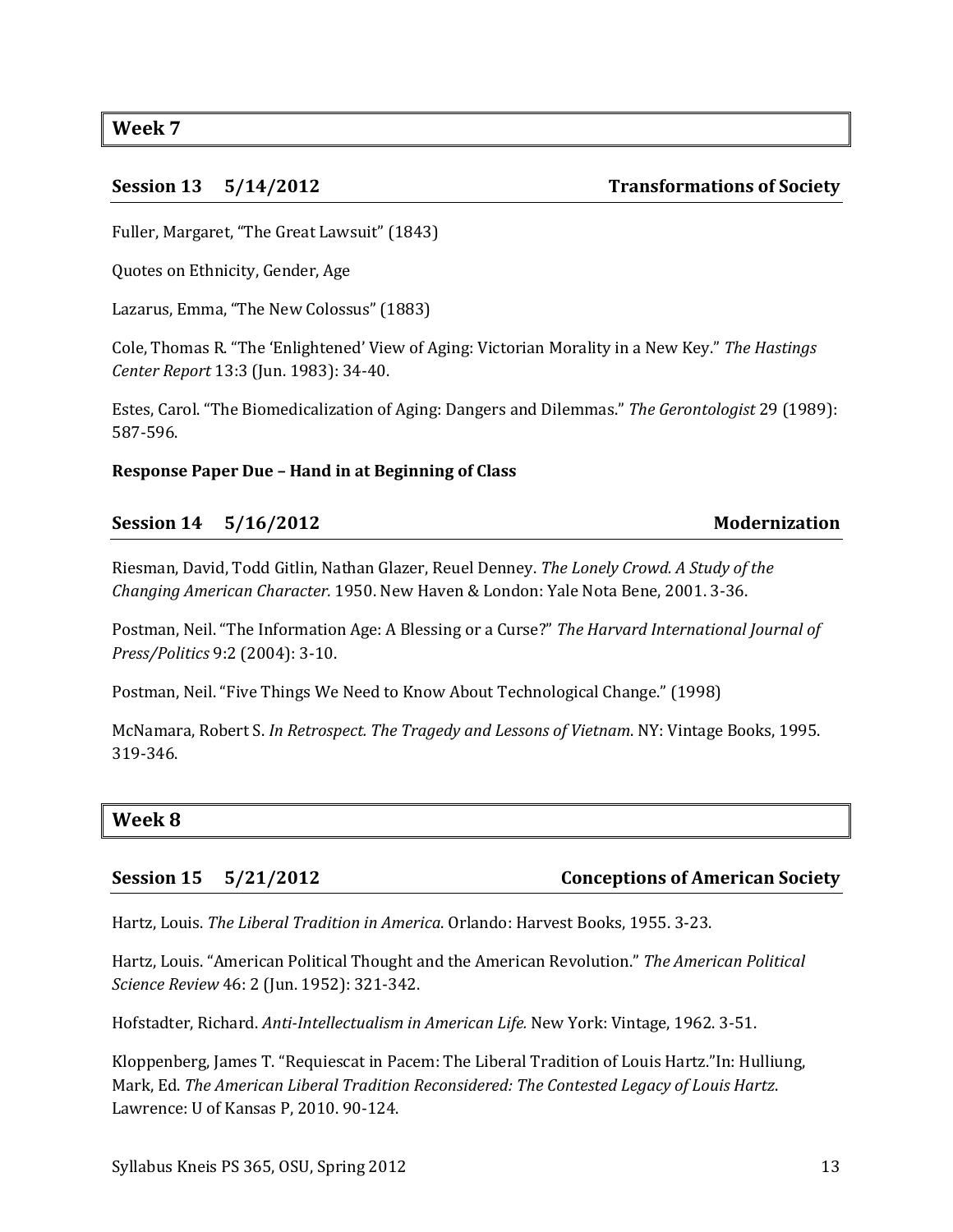Bellah, Robert N. "Civil Religion in America", *Daedalus* 96 (Winter 1967), pp.2-15.

Hollinger, David. "National Culture and Communities of Descent." *Reviews in American History* 26:1(Mar. 1998): 312-328.

Hollinger, David. "Postethnic Nationality and the Separatism of the Rich: A Response to Sheldon Hackney." *The Public Historian* 19:1 (Winter 1997): 23-28.

Schlesinger, Arthur M. *The Disuniting of America: Reflections on a Multicultural Society.* New York: Norton, 1998. 79-124.

## **Session 16 5/23/2012**

Research Presentation Session 1

### **Week 9**

**Session 17 5/28/2012**

Memorial Day – No Class

### **Session 18 5/30/2012**

Research Presentation Session 2

## **Week 10 / Dead Week**

## **Session 19 6/4/2012**

Research Presentation Session 3

## **Session 20 6/6/2012**

Research Paper Consultations

## **Week 11 / Finals Week**

## **Hand in Finals by Tuesday, June 12, 2012, 4 PM as a printout**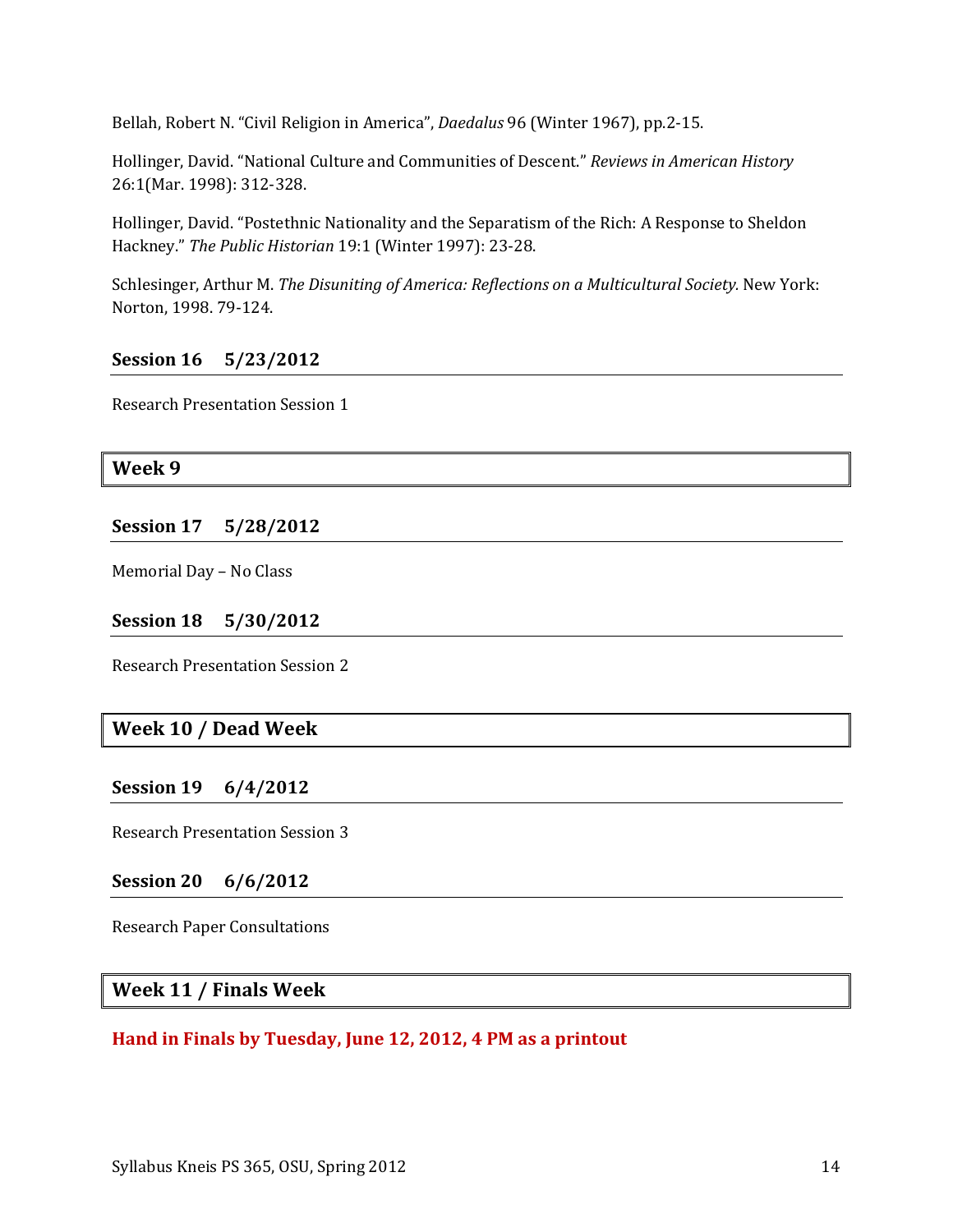# <span id="page-14-0"></span>**13. Appendix I: Presentation Guidelines**

# **13.1. When Introducing a Text**

*These questions need not be answered in that order or that directly – but these issues should be addressed or be kept in mind.*

- What is it about?
- Who is the author? (relevant if important person of history, but no extended biographies in presentation)
- What is the context?
- How is it written?
- What is the line of argument?
- How was it perceived? What has it achieved? (relevant if this text is a historical source or has had a deep impact on a field of research)
- own evaluations

## **13.2. WHEN PRESENTING YOUR OWN ANALYSIS OR ARGUMENT**

*These questions need not be answered in that order or that directly – but these issues should be addressed or be kept in mind.*

- Be transparent: name your sources, provide a handout with a bibliography and a structure of your presentation.
- Provide a clear line of argument
- Prefer analysis over opinion and personal experiences
- Be clear about what is your own analysis, and what is someone else's.

## **13.3. GENERAL PRESENTATION RULES**

- Everybody is nervous. EVERYBODY.
- Everybody makes mistakes.
- Preparation always helps.
- Practice.
- A seminar presentation is supposed to help you to learn.

### *CONTENT*

- The presentation is not about you.
- It is about the content.

### *STRUCTURE*

- You are *communicating*, not talking at somebody.
- Make sure you do everything to get your message across in the short time you have.
- Tell them what you're about to tell them.
- Tell them.
- Tell them what you've just told them.
- Intelligent redundancy is good.
- Patronizing is bad.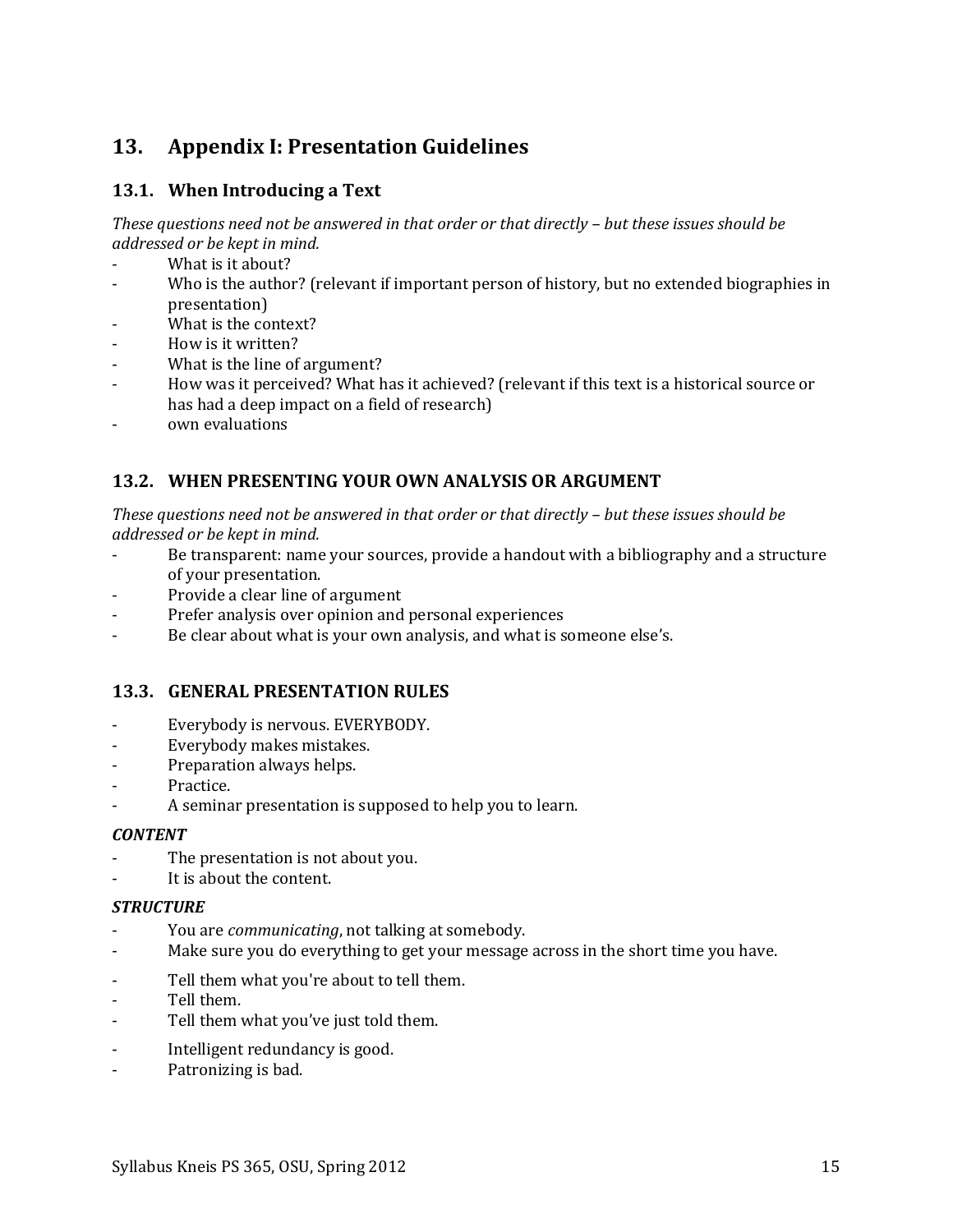## *MODES OF PRESENTING*

- Do what you feel is most comfortable to you.
- Talk loudly and clearly.
- Make eye contact as much as possible.

## *Reading out a written text:*

- pro: safety, you tend to forget less, you can formulate better
- contra: inflexible, less communicative

## *Speaking freely (without notes):*

- pro: flexible, can adapt to audience quickly, communicative
- contra: needs experience, you may forget things, imperfect formulations
- you may compensate with a handout

## *Speaking freely with notes*

- best of both worlds
- you may even write an introduction & a closing to read out

## *TIME*

- Time yourself. You have limited time allotted. Test out your presentation beforehand; then add 2-3 minutes. You will always take longer than planned.
- Provide a handout collating your most important findings, central quotes, a bibliography, and your contact information. If you forget to say something important in the presentation, it'll be there.

## *TECHNOLOGY*

- Use technology only if necessary.
- Only use technology that you know how to handle.
- Be sure to have reliable equipment. If possible, bring your own computer. Apple computer owners: bring an adapter cable for VGA.
- Make backups of your presentation. Make a backup of the backup.
- Be only as fancy as absolutely necessary. Anything flashy that distracts from your message can go.
- Sometimes, a blackboard is enough.
- A paper handout may substitute or supplement a visual presentation. It gives people something to take away.
- Be prepared for tech to break down.

## *ATTIRE*

- Look professional. This is work, it should look like that.
- Respect your audience. There will always be a question from the audience you won't like. Be cordial. Admit if you don't know something, promise to get back with more information.
- Know how to react: "Never answer the question that is asked of you. Answer the question that you wish had been asked of you." (Robert S. McNamara, *The Fog of War*, 87:11-87:19)

## *REMEMBER MURPHY'S LAW*

- Nothing is as easy as it seems. Everything takes longer than expected. And if something can go wrong it will, at the worst possible moment.
- Well, hopefully not. But be prepared anyway.
- Good luck!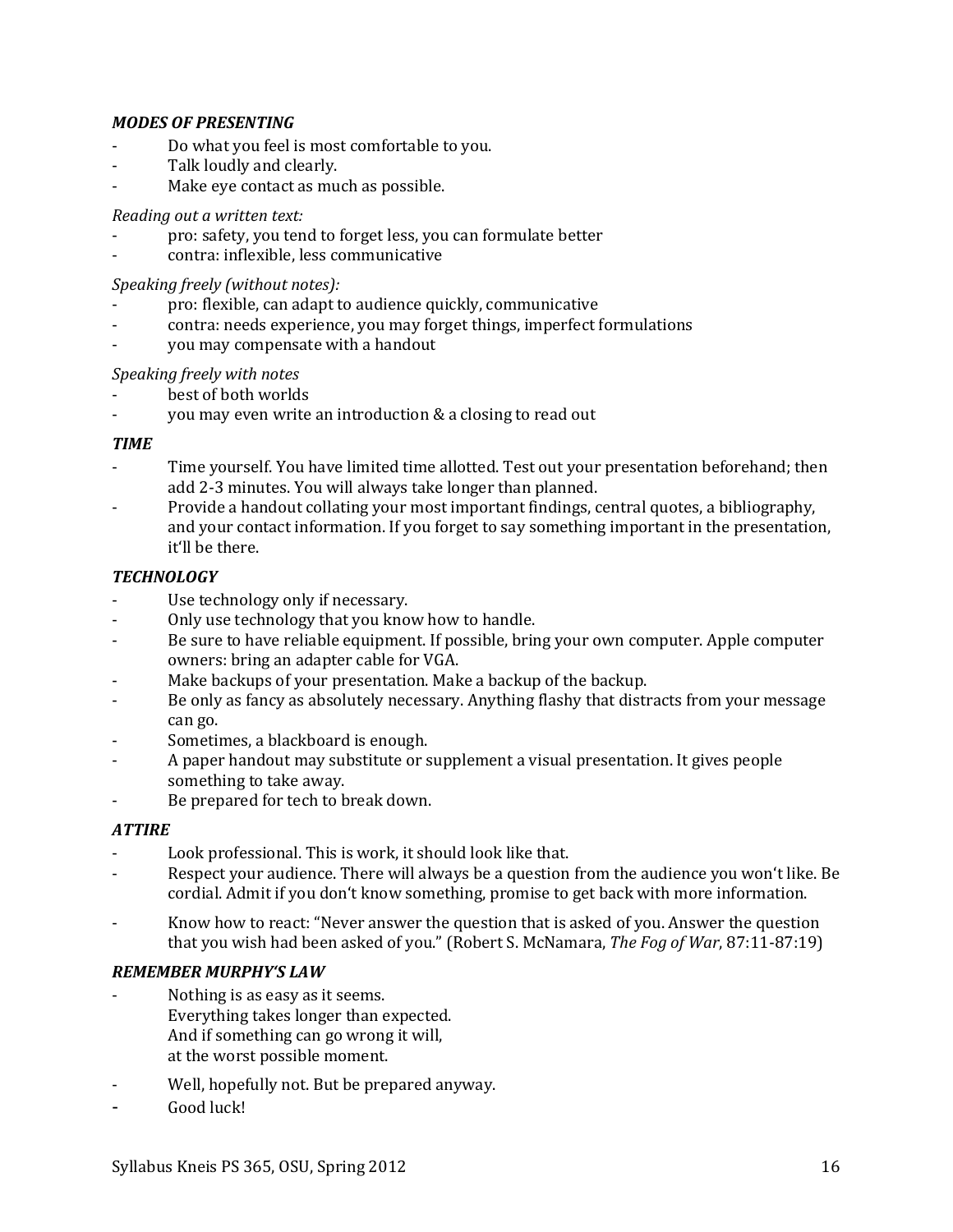# <span id="page-16-0"></span>**14. Appendix II: Citation Guide MLA**

### **Page/font format:**

- Font Size 12 pt (use a normal system font like Times New Roman, Arial, Cambria, etc.)
- Line spacing 1.5
- Footnotes: 10 pt, Line spacing 1
- Indent quotations longer than 3 lines, with 10 pt size font
- Mark omitted parts of a quotation with squared brackets to distinguish them from possible (round) brackets within the quotation:

"*Falling Down* is a smart film, but it struggles [...] to convince viewers that [the hero] represents an ultimately (mythologically) redundant model of white masculinity." (Kennedy 2000: 122)

### **Bibliographical reference** in parentheses (Author Year: Page):

Blabla blabla (Soja 1989: 37).

When Works Cited holds more than one title of the same author and from the same year, specify text by adding letters to the publication date:

Blabla blabla (Soja 1989a: 37). Blabla blabla (Soja 1989b: 1).

**Footnotes** should be used only for further comments, not as bibliographical reference.

The **Works Cited** appears at the end of your paper. The format is the following:

### **For articles in collective volumes:**

Name, First Name. "Article". In: Name, First Name, ed. *Larger Volume*. Publishing Place: Publishing House, Year. Pages.

e.g. Kennedy, Liam. "Paranoid Spatiality: Postmodern Urbanism and American Cinema." In: Balshaw Maria, Liam Kennedy, eds. *Urban Space and Representation.* London: Pluto, 2000. 116-30.

(use ed. for one Editor, eds. for multiple Editors)

### **For articles in journals or magazines:**

Name, First Name. "Article". Name, First Name. *Magazine Title*. Magazine Number (Year): Pages.

e.g. Foucault, Michel. "Of Other Spaces." *Diacritics* 16.1 (1986): 22-27.

### **For monographs:**

Name, First Name. *Larger Volume*. Publishing Place: Publishing House, Year. Pages.

e.g. Soja, Edward. *Postmodern Geographies: The Reassertion of Space in Critical Social Theory*. London: Verso, 1989.

### **For internet articles:**

Name, First Name. "Article." *Main Web Site Title*. URL. Retrieved MM/DD/YYYY.

(or variations, such as organization name or alias in the first place, depending on nature of the web site)

- e.g. Edmunds, R. David. "The US-Mexican War: A Major Watershed." *PBS.*  pbs.org/kera/usmexicanwar/war/major\_watershed.html. Retrieved 09/01/2009.
- e.g. World Health Organization (WHO). *Active Ageing: A Policy Framework*. Geneva: WHO, 2002. who.int/ageing/publications/active/en. Retrieved 08/25/2011.